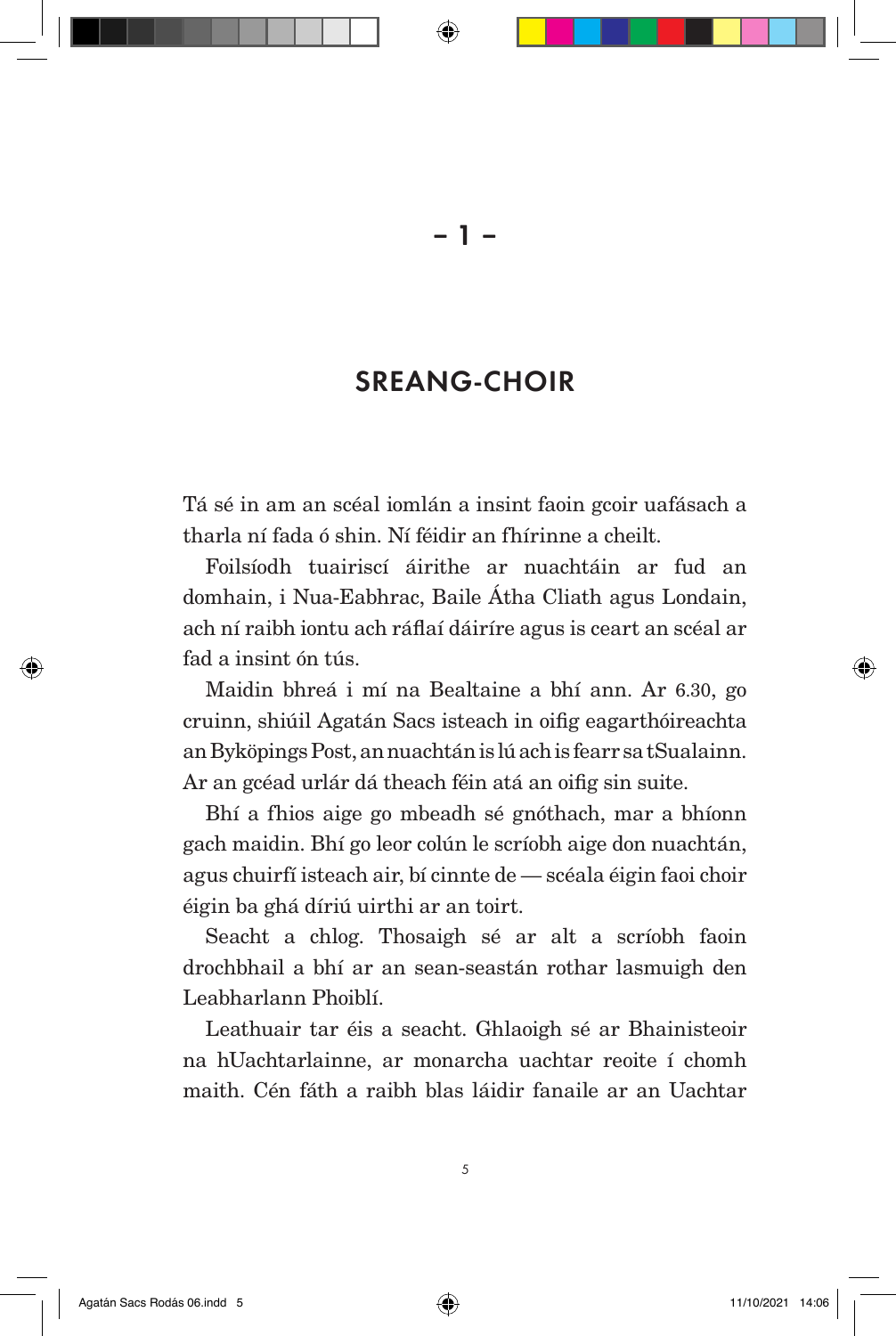Reoite Seacláide? An bhfuil sé chun aon rud a dhéanamh mar gheall air?

Ceathrú chun a hocht. Ní raibh bun ná barr le freagra an Bhainisteora mar sin scríobh sé alt seasca líne ar chaighdeán an uachtair reoite inniu i gcomparáid leis an uachtar reoite a bhí ann agus é féin ina gharsún.

A hocht a chlog. Cheadaigh sé a ríomhaire, An Gobán Saor, faoi gheaing a raibh súil á coinneáil aige orthu.

Leathuair tar éis a hocht. Chuir sé an teachtaireacht seo a leanas chuig Ceannasaí Interpol (Eagraíocht Idirnáisiúnta na bPóilíní Coireachta):

AN MHISTÉIR RÉITITHE AGAM STOP GABHTAR IAD GO LÉIR SEACHAS MICILÍN MUC STOP MICILÍN GAFA CHEANA IN MONTEVIDEO STOP AGATÁN SACS

Ceathrú chun a naoi. Tús curtha aige le halt nua, faoin teideal seo:

NÍ MÓR STOP A CHUR LE SIOSARNACH NA gCUMHDACH TAIFÍ I bPICTIÚRLANNA BYKÖPING

Naoi a chlog. Glaoch ón gClós.

D'ardaigh Agatán Sacs an glacadóir.

'Heiliúúú?'

'Heileo,' an freagra séimh ó Londain.

'Heiliúú?' arsa fear Byköping.

'Á! Ar fheabhas. Tú féin atá ann?'

'Mé féin, sea. Cé thusa?'

'Mé féin. Lispington ag caint leat. Conas tá cúrsaí, a Uasail Sacs?'

'Tá's agat féin,' arsa an Sualannach.

6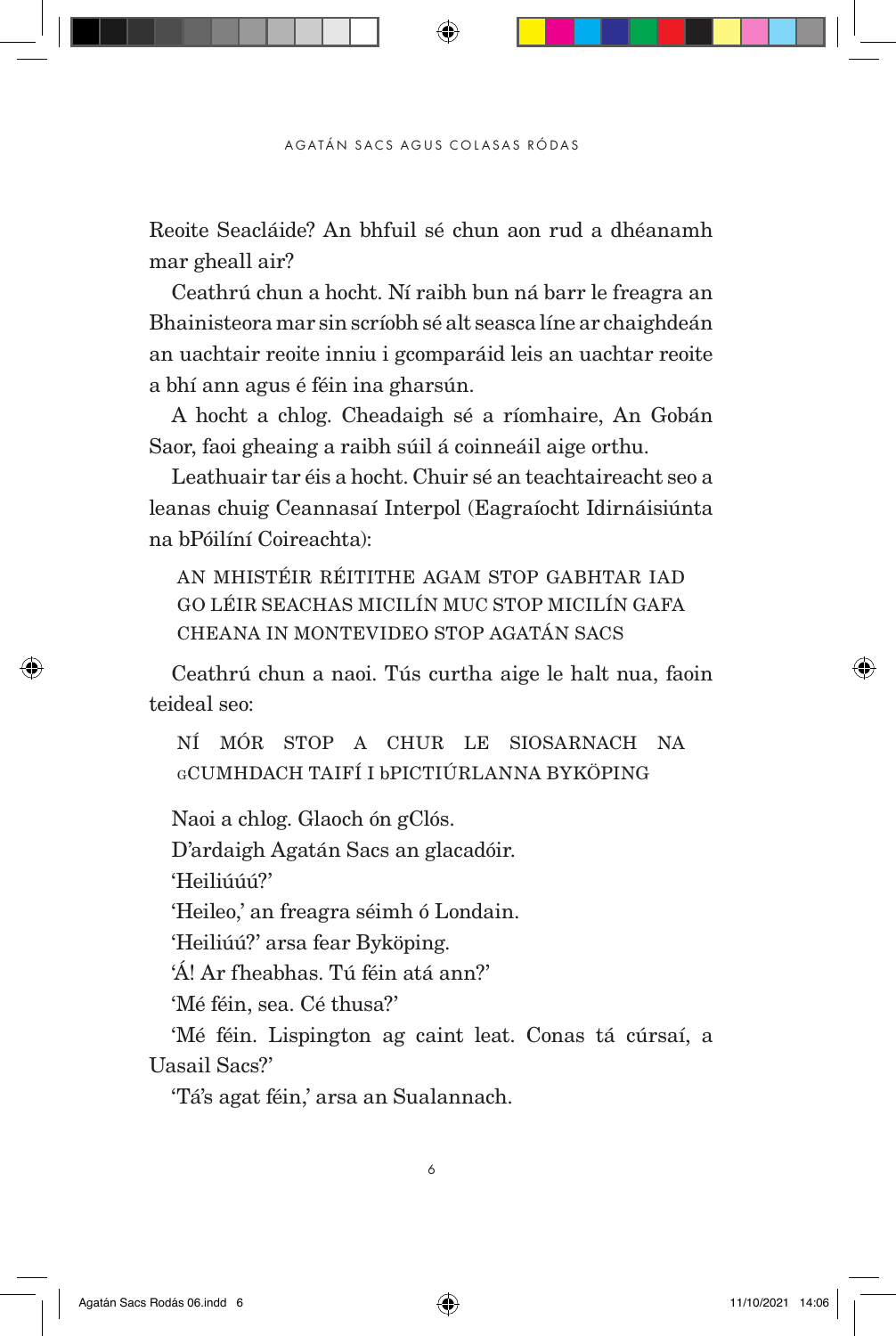'Tá's agam,' arsa Lispington. 'Tá tú go maith?'

'Táim. Is tú féin?'

'Táim níos fearr.'

'Ní tinn a bhí tú, a Lispington?'

'Ní hea in aon chor, a Uasail Sacs.'

'Go maith.'

'Meadhrán a bhí orm.'

'Meadhrán?' Cad sa diabhal é seo, arsa Agatán Sacs leis féin. An é Lispington atá ann in aon chor? Chuir sé an glacadóir níos cóngaraí dá chluas.

Dhein Lispington gáire beag:

'Táim tar éis a bheith ag an bhfiaclóir.'

'Á!'

'Chuir sé fiacail nua isteach. Feistiú sealadach. Beidh orm í a thriail ar feadh seachtaine. Mura bhfuil fadhb ar bith agam léi, feisteofar go buan í.'

'Tuigim.'

Bhí Agatán Sacs ina thost ar feadh meandair. Ag smaoineamh beagnach chomh tapa leis an nGobán Saor a bhí sé.

'Cén fáth feistiú sealadach?'

'Beidh orm m'aigne a dhéanamh suas an maith liom í — a cruth, a blas agus mar sin de. Déanfar an feistiú buan ansin in Ródas'

'Tuigim. Ródas…?'

 $'S_{\rho a}$ 

'Ródas? Oileán sa Mheánmhuir.'

'Díreach é,' arsa Lispington.

'Caithfidh tú dul an bealach ar fad go Ródas chun buanfheistiú a fháil. An é sin é, a Uasail Lispington?'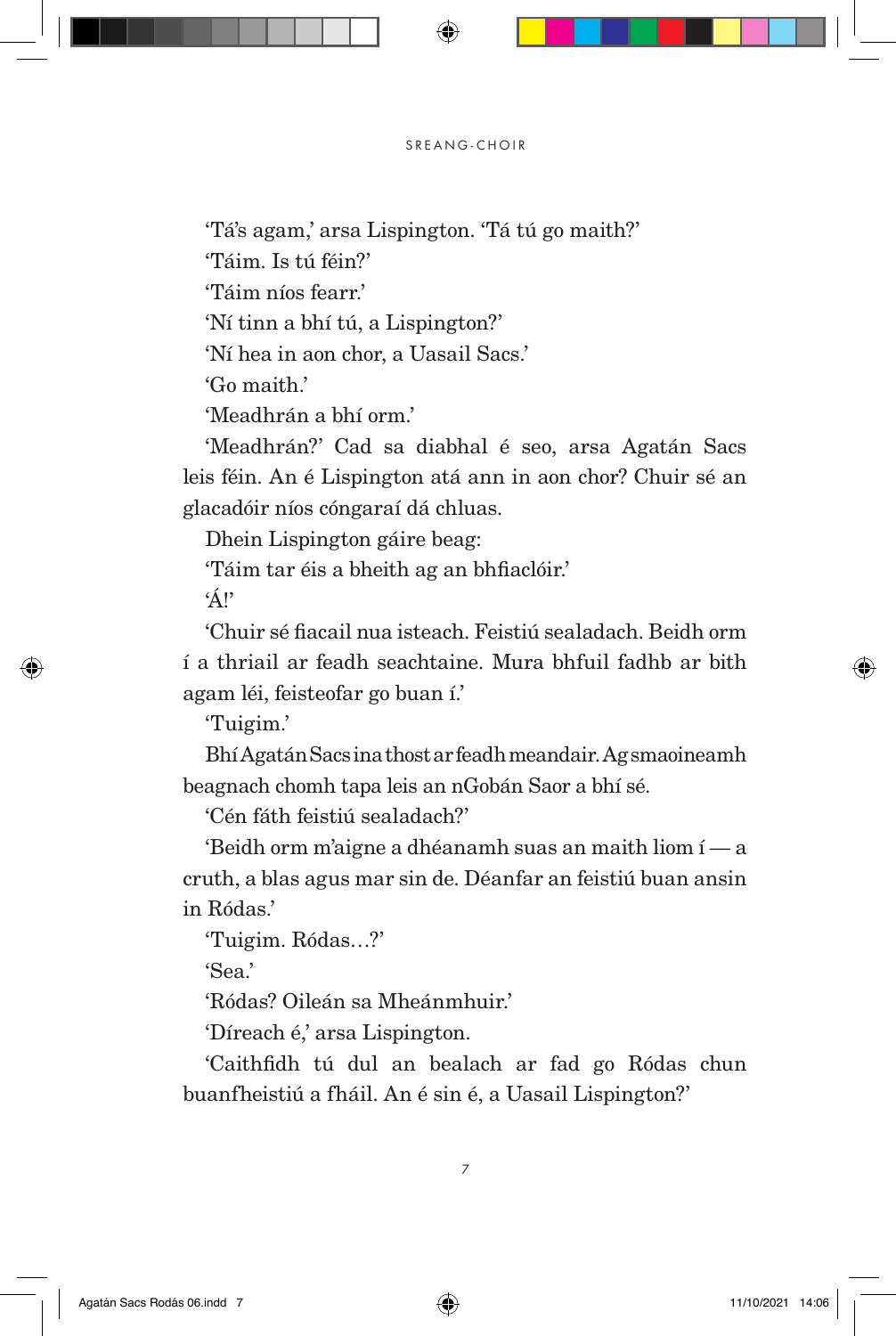'Sin é anois agat é. Tá fiaclóir ann.'

'Tá fiaclóir ann? Agus is é an t-aon fhiaclóir é atá in ann an jab sin a dhéanamh?'

'Tá na céadta fiaclóir ann a d'fhéadfadh an jab sin a dhéanamh, an fiaclóir a chuir an feistiú sealadach ann inné san áireamh.'

'Tuigim… measaim.'

'Á,' arsa an Príomh-Chigire Lispington. 'Ba bhreá leat a fháil amach cén fáth a bhfuilim ag dul go Ródas.'

'Abair,' arsa an Sualannach.

'Tá sé chomh maith agam cuairt a thabhairt ar an bhfiaclóir sin in Ródas mar beidh mé ann ar aon nós. Agus cad a thabharfaidh go Ródas mé? Chuala tú trácht ar Cholasas Ródas, gan dabht. Bhuel, táimse sa tóir air.'

Chuimil Agatán Sacs a chroiméal galánta.

'Sa tóir air?'

'Gan amhras!' arsa Lispington, chomh bródúil le cat a mbeadh póca air. 'Chuala tú faoi Cholasas Ródas nár chuala, a Uasail Sacs?'

'Ceann de Sheacht n-Iontas an Domhain Ársa, nach ea?' arsa Agatán Sacs. 'Dealbh ollmhór chré-umha de dhia na gréine, Héileas, a sheas ar scaradh gabhail fadó i gcalafort Ródas. Scriosadh an dealbh i gcrith talún sa bhliain 224 R.Ch. agus níor thángthas uirthi ó shin. An mbeadh an ceart agam?'

'Bheadh,' arsa Lispington. 'Ach tá níos mó ná sin ann. I bhfad níos mó! An gcloisfeá i gceart mé dá labhróinn leat i gcogar?'

'Chloisfinn!' arsa an Sualannach, á fhreagairt os íseal.

'Is maith sin. Tá poll ar an teach.'

'Gabh mo leithscéal?'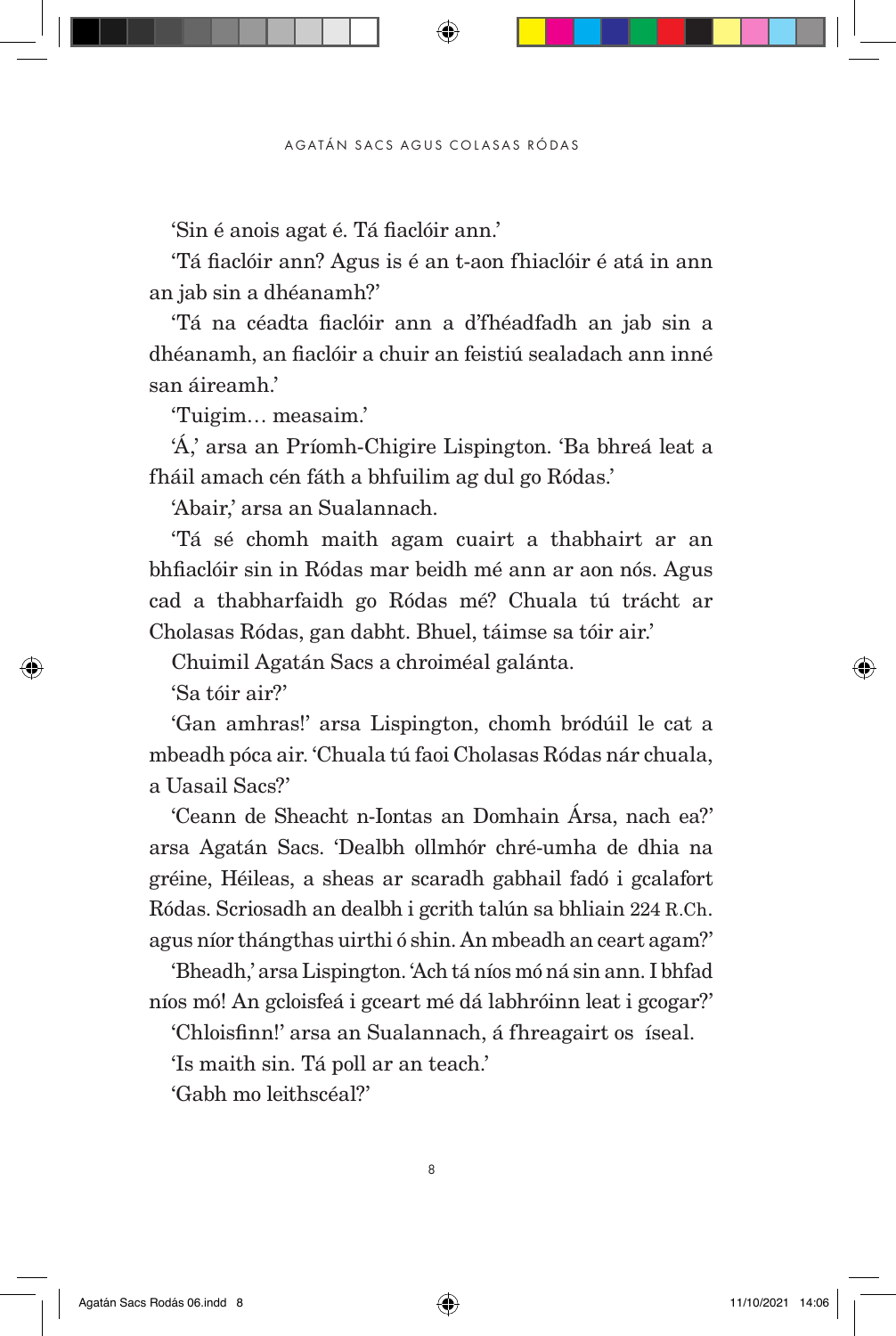

'Bíonn cluasa ar na claíocha.'

 $\cdot$   $\wedge$ 

'An gcloiseann tú anois mé?' arsa Lispington agus é ag caint níos ísle.

D'fhreagair Agatán Sacs níos ísle fós é: 'Cloisim.'

'Heileúú'

'Heileo?'

'Labhair amach. Ní chloisim thú. Tá an líne lofa. An bhfuil tú fós ansin?'

'Tá.'

'Thar barr. Mar sin féin, b'fhearr dom cód a úsáid. An bhfuil leabhar na gcód ansin agat, a Uasail Sacs?'

'Níl, ach tá sé de ghlan mheabhair agam. Ar aghaidh leat.'

'Tá go maith,' arsa Lispington. 'Cód Uimh. 54 C, droim ar ais. Óicé?'

'Ar fheabhas,' arsa Agatán Sacs.

'Ar aghaidh linn mar sin,' arsa fear an Chlóis agus a ghuth á ísliú arís aige:

'Krefdevnioatar prodhughyridif ipreighuevengnash! Nor efghor klodustryb! Klyghu?'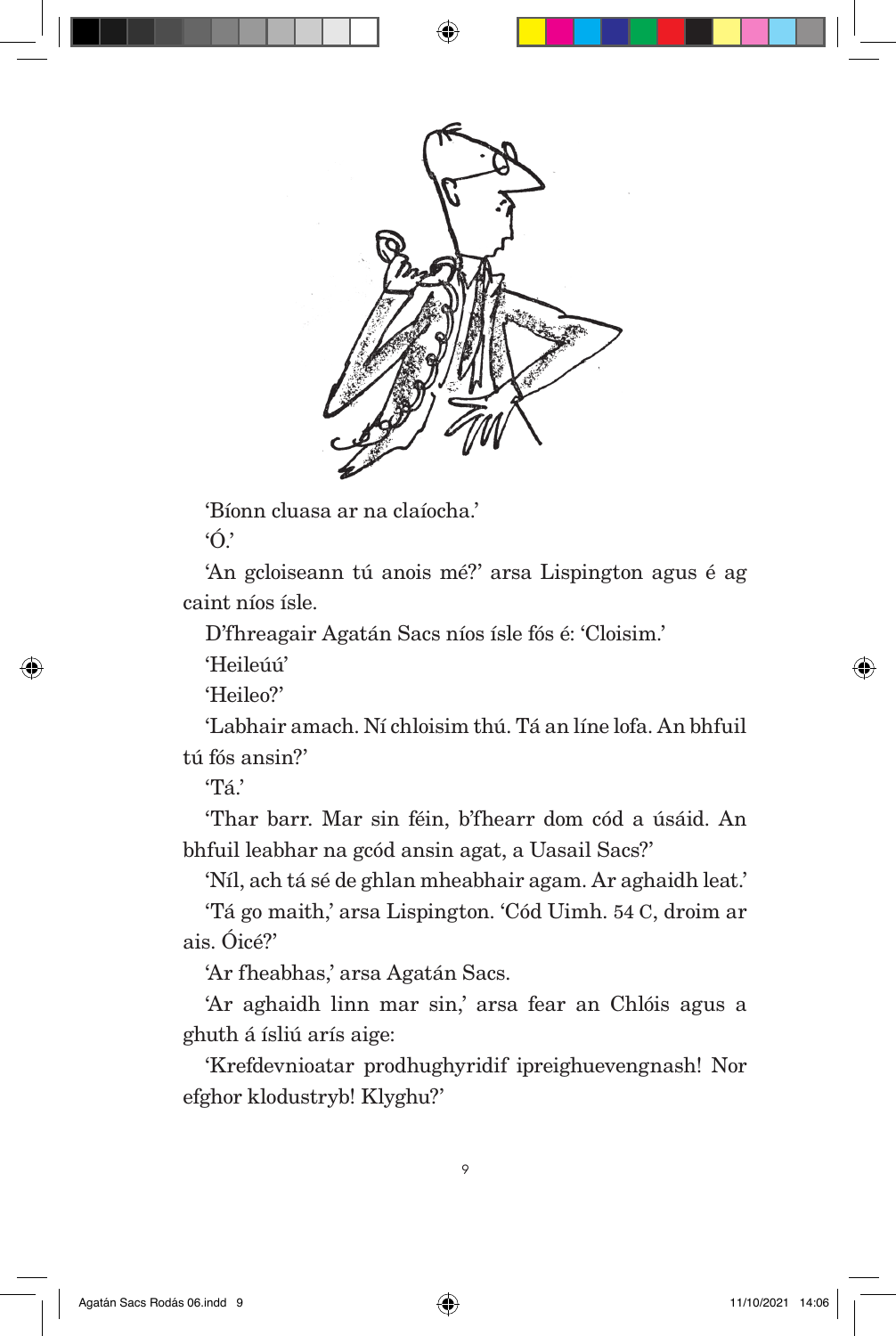'Klaroghilophrysine!' arsa Agatán Sacs i gcogar.

'Kliutryv eskthrados. Tuigeann tú?

Hutjytredoss conas!'

'Conas?'

'Conas? Asefrughestronoklefdot!'

'Asefrughestronokrevtod?'

'Ní hea, ní Asefrughestronokrevtod, Asefrughestronoklefdot!, a dúirt mé,' arsa Lispington i gcogar fórsúil.

'Á, sin scéal eile,' arsa Agatán Sacs ar ais leis. Las sé todóg mhór (drochnós a bhí ag daoine áirithe ag an am). 'Bhain tú preab asam, a Uasail Lispington! Kilophrokodotus?'

Bhíodar ag caint chomh híseal sin nár chuala siad a chéile i gceart.

Go tobann, bhris an t-oibritheoir Sasanach isteach orthu. 'An bhfuil sibhse fós i mbun comhrá?'

'Krijufgh! Krijufgh!' arsa Lispington os íseal.

'Gabhaim pardún agat, a dhuine uasail? An ndúirt tú rud éigin? An bhfuil tú fós ar an líne?'

'Táim!' arsa Lispington, i gcogar feargach. 'Nach gcloiseann tú go bhfuil! Krijufgh salamandar!'

'An ag magadh fúm atá tú, a dhuine uasail?' arsa an

t-oibritheoir a bhí níos mó ar buile ná mar a bhí Lispington faoin am sin. Chuir sí deireadh obann leis an nglaoch.

'Scread bhainne uirthi,' arsa Lispington i gcogar, 'agus scread mhaidine uirthi chomh maith! Bhris sí snáithe mo smaointe. Cá rabhas?'

'Asefrughestronoklefdot?' arsa Agatán Sacs os íseal.

'Díreach é. Jhegharaklefgahnas myvdes! Myvdes! Myvdesagha go tapa! Myvdesaghahjicla níos tapúla fós!'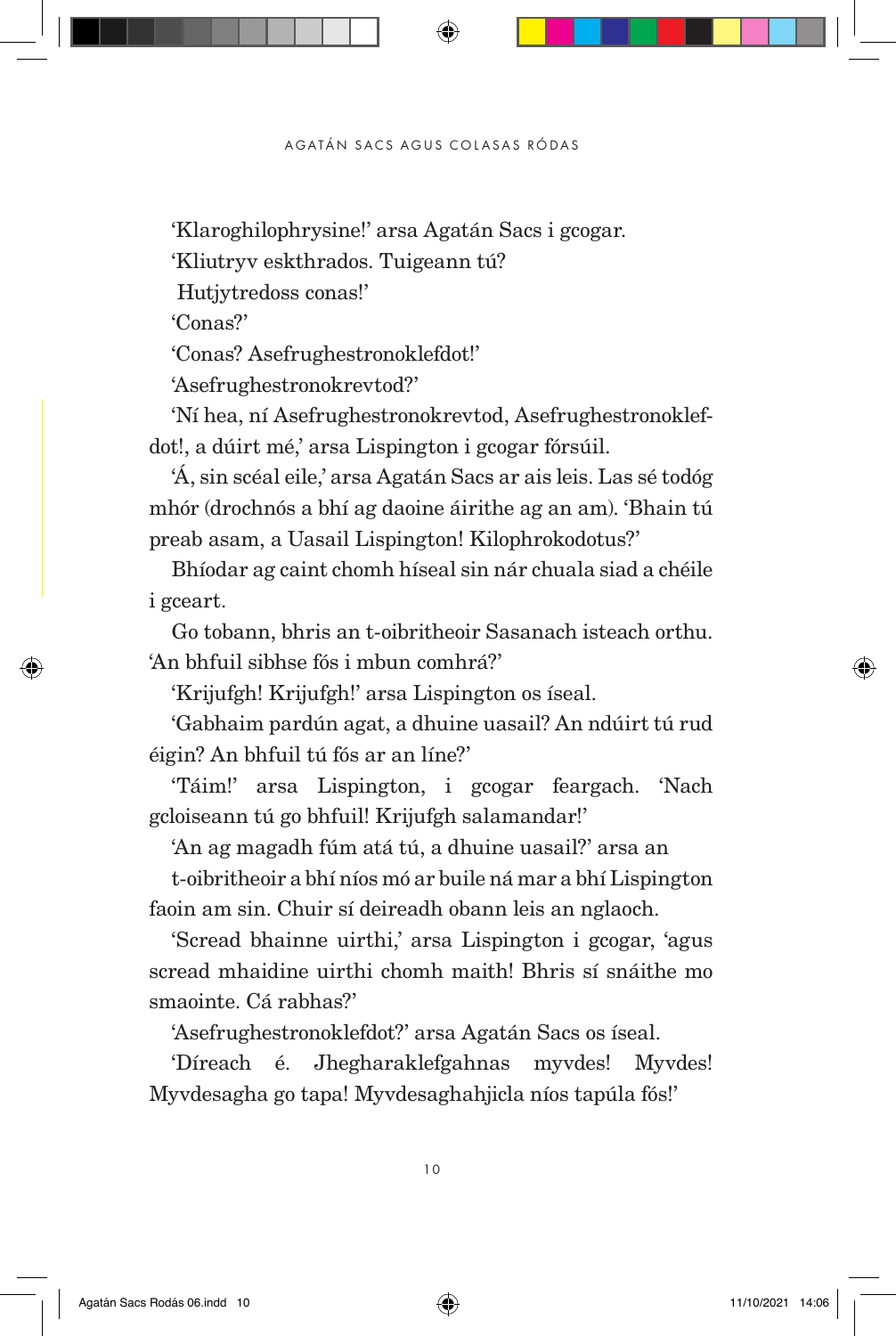'Dochreidte!' arsa Agatán Sacs. 'Dochreidte ar fad.'

Ní cheadaítear eochair an chóid rúnda sin a fhoilsiú, ar ndóigh (Cod Uimh. 54 C, droim ar ais) ach is féidir éirim an chomhrá sin a thabhairt anseo:

'Samhlaigh, a Uasail Sacs, cad atá faighte amach agam. Tá ceannaire buíne ann ar a dtugtar Colasas Ródas! Mé féin a fuair gaoth an fhocail ina thaobh. Ní dócha gur chuala tusa trácht air.'

'Chuala gan dabht. Tá spéis á cur agam ina chuid coireanna le breis is bliain anuas.'

'An mar sin é? Sa chás sin, b'fhéidir gur chóir dúinn comhoibriú lena chéile. Cad déarfá? Táim ar bís!'

'Táimse leis ar bís! Cén plean atá agat?'

(Bhris an t-oibritheoir snáithe a smaointe ag an bpointe sin.)

Ansin, arsa Lispington — rud a thabharfadh le fios dúinn cén fáth a raibh sé ar bís:

'Ba cheart go mbronnfaí gradam orm nuair a bhéarfaidh mé ar an gColasas.'

'Is breá leis na Sasanaigh a gcuid gradam,' arsa Agatán Sacs leis féin agus thug sé faoi deara nár inis an Príomh-Chigire Lispington dó cén plean a bhí aige.

'Táim cinnte gur cás an-suimiúil a bheidh ann,' arsa Agatán Sacs i gcogar.

'Is maith liom go gceapann tú é sin.'

'Ach ní foláir nó tá plean gníomhaíochta agat faoin tráth seo?'

'Ghokloptrectsuvets! Cinnte tá! An gcloiseann tú mé, a Uasail Sacs?'

'Cloisim.'

'Ar fheabhas. Anois, éist liom go cruinn is go géar.'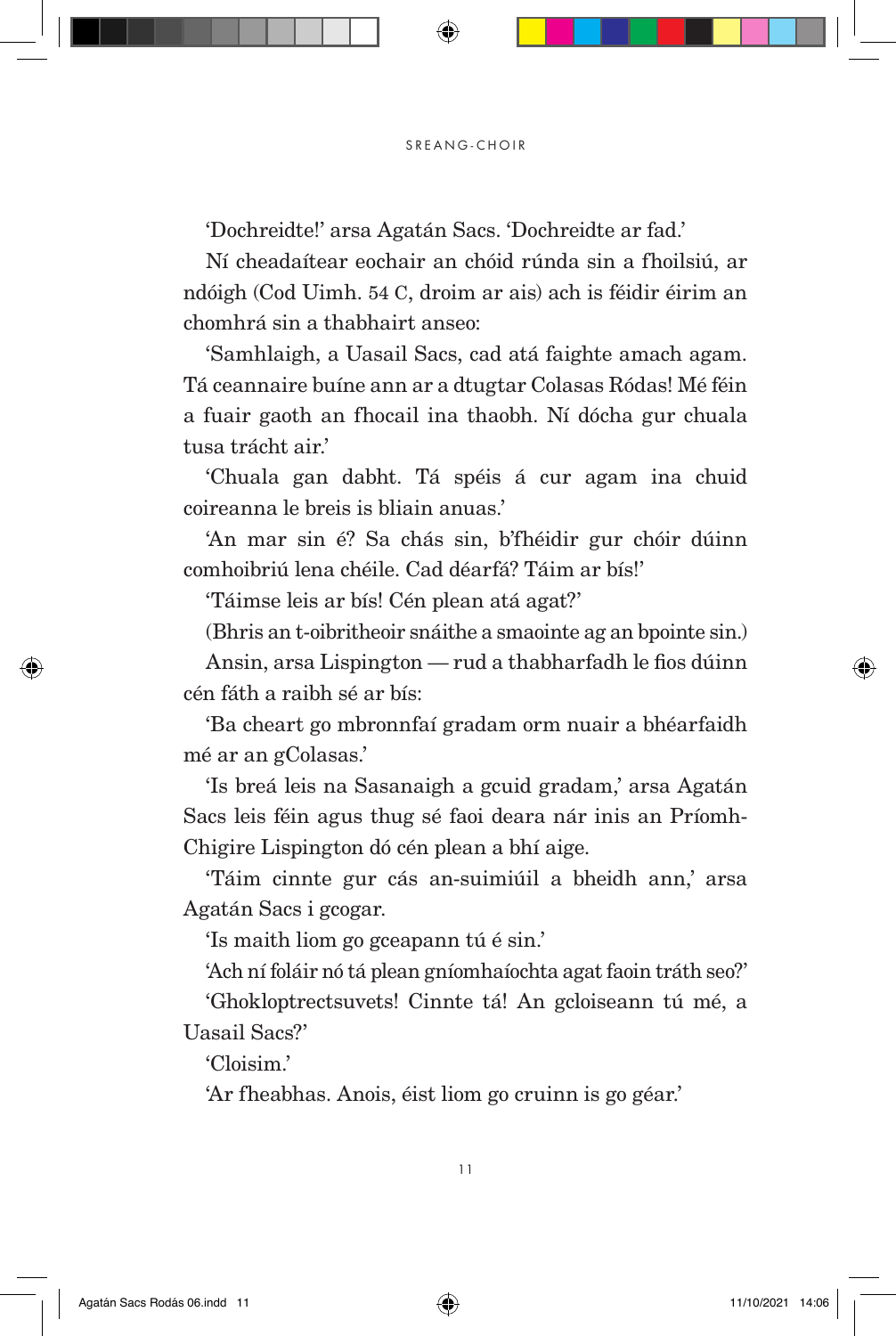D'ísligh Lispington a ghlór. D'éist Agatán Sacs leis go géar is go cruinn. Bhí an-fhonn air a fháil amach cén cur amach a bhí ag Lispington ar Cholasas Ródas. Bhí gach eolas ag Agatán Sacs ina thaobh agus bhí pleananna déanta aige chun teacht ar an gcoirpeach tréitheach sin agus é a ghabháil uair éigin i mí na Bealtaine.

'An gcloiseann tú mé, a Uasail Sacs? Go maith. Hjuludughaklack-fodomis asal… klyghsdha… Cad atá ar siúl anois?'

'Cad é féin?'

'Mofaghasdutryp huppla!' arsa Lispington i gcogar. 'Táthar chugainn! Salamandar!'

'Táthar chugainn? Salamandar?'

'Tá.'

'Cé atá ann?'

'Fuist! N'fheadar. Tá an doras á oscailt. Cad sa diabhal?' 'Hjkalughfhdrustrup? Katudruyfghephkan? Salamandar!'

'Impím ort, a Uasail Lispington, abair liom cad atá ag tarlú,' arsa Agatán Sacs leis go práinneach.

'Fuist! Tá sé in ann mé a chlos!'

'Ní ceart duit cur suas leis sin, a Lispington, ligean do dhaoine siúl isteach i do sheomrasa mar sin.'

'Cad atá ar siúl agat?' arsa Lispington. Ní ag cogarnaíl a bhí sé a thuilleadh.

'Mise?' arsa Agatán Sacs.

'Ní hea. Táim ag caint leis an té a tháinig isteach anois díreach. Salamandar!'

'Cad atá ar siúl aige?'

'Nach dána an mhaise duit é,' arsa Lispington de liú, agus fearg ag teacht air.